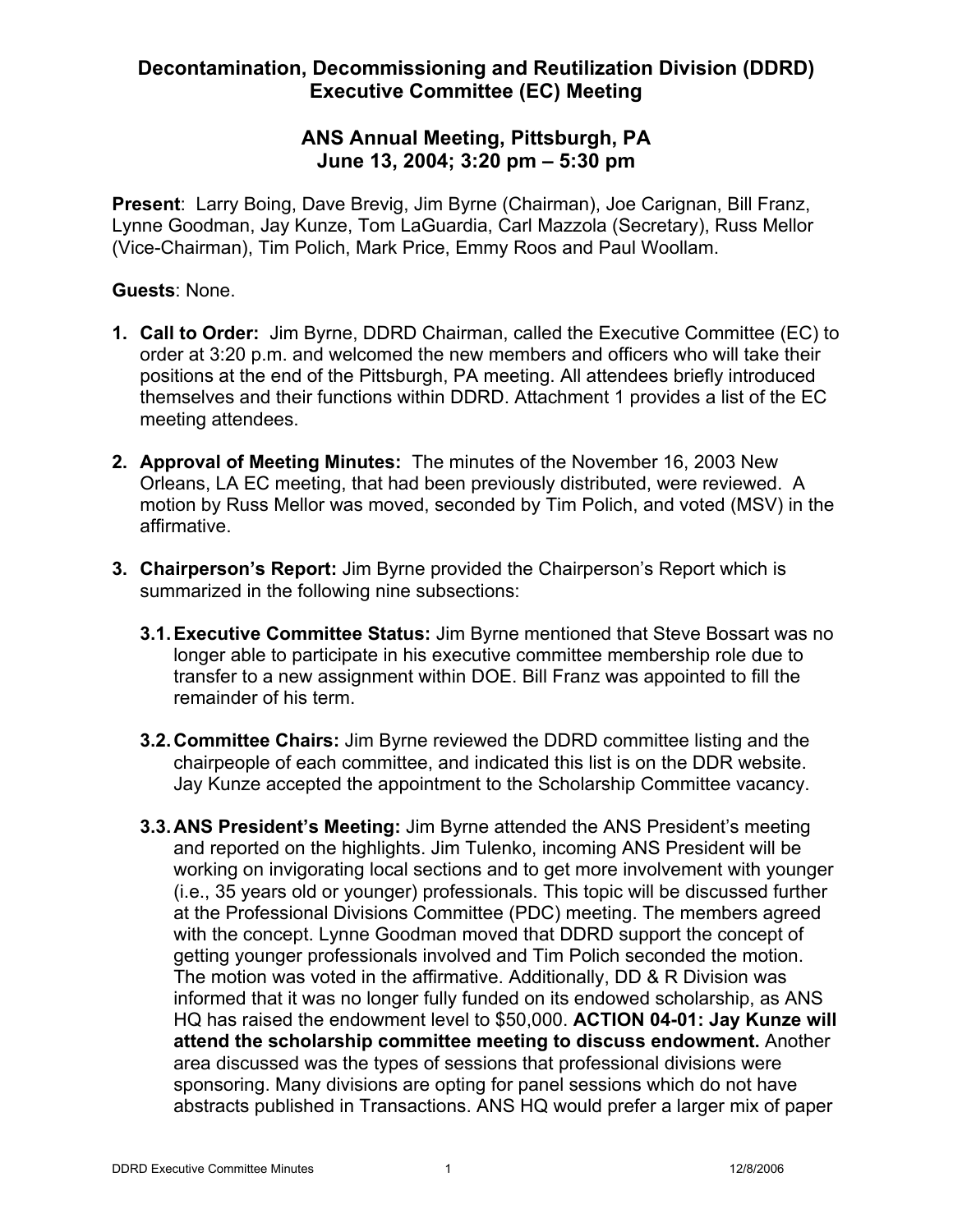## **ANS Annual Meeting, Pittsburgh, PA June 13, 2004; 3:20 pm – 5:30 pm**

sessions to increase the size of Transactions and increase paper publication revenues.

- **3.4.PDC Workshop:** Jim Byrne attended the Saturday evening PDC Workshop and reported on the proceedings. At the workshop, Jim learned that each division is to have an ex-officio representative to the Public Information Committee. This is the first time DDRD has become aware of this, and at this point plans to take no action. Carl Mazzola, as an at-large member of the PDC, has been developing model division bylaws which should be approved by the Board of Directors at the Washington, DC meeting. Once approved, DD & R should update its Bylaws and Rules.
- **3.5.PDC Committee Meeting:** Jim Byrne indicated his intention to be at the DDR-2005 Topical Planning Meeting on Tuesday. This will conflict with the PDC Meeting. Lynne Goodman will attend the PDC Meeting for him since Russ Mellor will not be available.
- **3.6.ANS Board Presentation:** Jim Byrne reviewed the presentation on the DDRD that he will be giving to the Board on Thursday.
- **3.7.Division Metrics:** Jim Byrne discussed the 2003 PDC Vitality Summary which is presented as Attachment 2. The metrics were quite positive a weaknesses only in long-range planning.
- **3.8.Action Items from Winter Meeting:** There were 16 action items from the Winter Meeting which was presented as Attachment 3. During the monthly teleconferences, many of these action items were worked on and closed out. Jim complimented Lynne who started the monthly teleconferences during her chairmanship.
- **3.9.Nominating Committee:** Jim Byrne reported that the nominating committee needs to be reconstituted. Jim Byrne, Russ Mellor, Tom LaGuardia and Carl Mazzola were selected for this year's nominating committee. **ACTION 04-02: Nominating Committee to develop slate for 2005-2006 Officers and 2005- 2008 Executive Committee members.**
- **4. Vice Chairperson's Report:** Russ Mellor provided the Vice-Chairperson's Report which is summarized below:
	- **4.1Goals and Planning Committee (Review Actions Implementing 2004-2009 Plan):** Russ Mellor reviewed the implementation actions associated with the 5- Year Plan Long-Range Operations Plan which is presented as Attachment 4**.**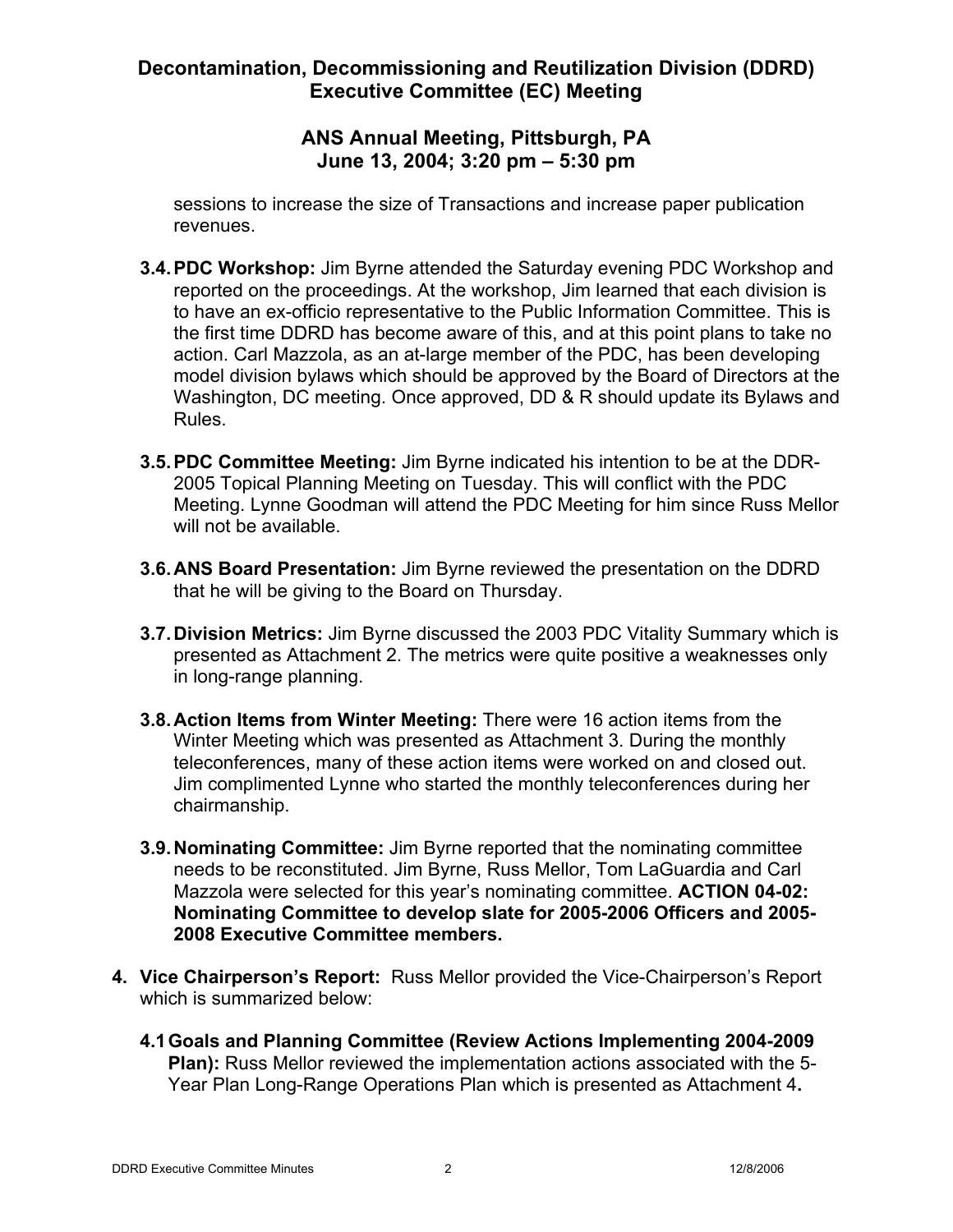## **ANS Annual Meeting, Pittsburgh, PA June 13, 2004; 3:20 pm – 5:30 pm**

- **4.2Discuss 2004-2005 Tactical Plan:** Russ Mellor discussed the 2004-2005 Tactical Plan which is presented as Attachment 5.
- **5. Treasurer's Report:** Joe Carignan presented the Treasurer's Report which is presented as Attachment 6. Joe will prepare a 2005 Budget which will be submitted at the November meeting. **ACTION 04-03: Joe Carignan to prepare the 2005 Division Budget.**

## **6. Reports from Standing and Special Committees**

- **6.1.Program Committee:** Mark Price reviewed the discussion and decisions associated with the Program Committee Meeting which had just been completed. The Program Committee discussed the papers and panel at the New Orleans, LA meeting and the DD&R involvement in the Pacific Basin Nuclear Conference [PBNC] (Hilo, HI; March 2004). Several DDRD members (i.e., Russ Mellor, Carl Mazzola, Joe Carignan, Dick Meservey) were involved as technical reviewers for the PBNC and Tom LaGuardia developed a three-page report. The Program Committee discussed the reasons for the cancellation of SPECTRUM (Atlanta, GA; August 2004), and it made key decisions on the upcoming sessions at the next two ANS meetings in Washington DC (November 2004) and San Diego, CA (June 2005). The paper review for the Washington, DC meeting will be at ANS HQ, La Grange, IL, in July 2004. DDRD members were encouraged to continue stimulating papers to populate the potential sessions in the Call for Papers. 100-word summaries for the San Diego, CA meeting are due at the end of this week. **ACTION 04-04: Mark Price to facilitate program activities at national meetings and the 2005 stand-alone topical meeting.**
- **6.2.Membership Committee:** Larry Boing, discussed the DD & R membership metrics which is presented as Attachment 7. The focus is on developing intersociety relationships (e.g., Health Physics Society, Energy Facilities Contractor Group, American Industrial Hygienists Association, American Council of Governmental Industrial Hygienists, American Glovebox Society). This will provide more exposure for the DD & R Division, which will ultimately translate into more members.
- **6.3.Public Policy Committee:** Lynne Goodman discussed the Low-Level Radwaste Policy position she is developing with Ruth Weiner, Fuel Cycle and Waste Management Division (FCWMD). There have been additional comments from FCWMD that DDRD disagrees with. Herb Fonticella, Public Policy Committee Chairman, is attempting to resolve the differences. Lynne will attend the Wednesday Public Policy Committee meeting to represent DDRD. It was moved, seconded and voted to approve the position if the changes are non-substantive.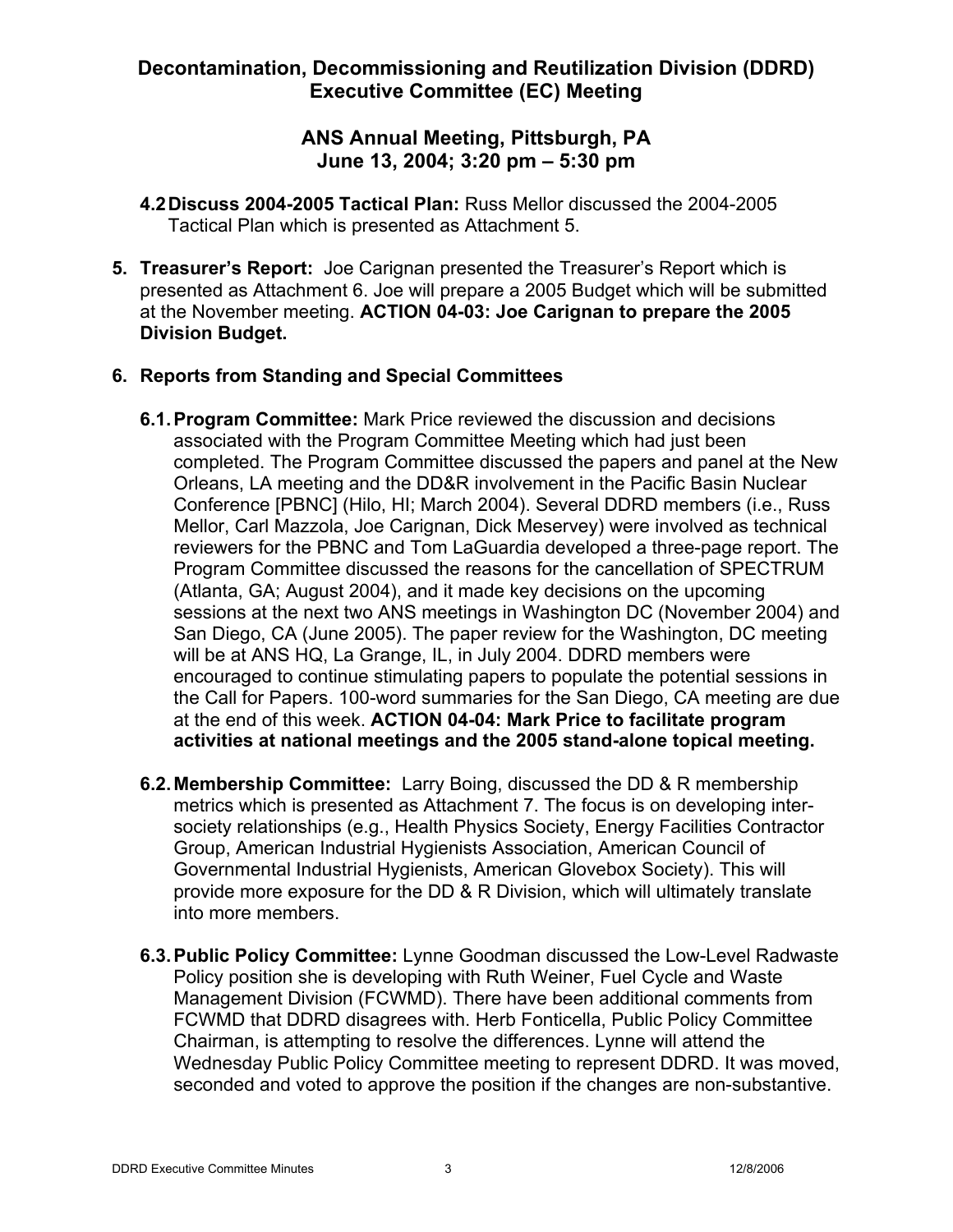## **ANS Annual Meeting, Pittsburgh, PA June 13, 2004; 3:20 pm – 5:30 pm**

#### **ACTION 04-05: Approve Low-Level Radwaste Policy position paper if the changes are non-substantive.**

- **6.4.Scholarship Committee:** Jay Kunze reported on the 2004 scholarship winner, Ms. Jennifer Michelle Cole. There was continuing discussion on how ANS HQ was treating the endowed DDRD scholarship, in that DDRD would still have to pay a portion of the scholarship if the stock market did not perform well in a given year. Carl Mazzola, who set up the scholarship in 1997, indicated that this is contrary to what was agreed upon with ANS Scholarship Committee, and contradicts the meaning of endowment. Carl indicated that Nolan Hertel, Scholarship Committee Chairman, agrees with him in principle.
- **6.5 Newsletter:** Vince Likar was unable to attend the meeting, but had done still another excellent job on the approximately 30-page newsletter which was again posted on the DDRD web page.
- **6.6 Honors and Awards Committee:** Carl Mazzola announced that the best paper and poster awards for the Winter 2003 Meeting in New Orleans, LA went to Eric Schmeiman, Ralph Royce, and Mickey Tunstall. Carl also provided a service award to Jim Byrne for his outstanding service as the DDRD Chairperson (2003-2004).

There was additional discussion on DDRD's best paper awards that were provided at the Annual Waste Management Conference in Tucson, AZ, February 29-March 4, 2004, and that will be provided in WM 2005. Additional details can be referenced in the Program Committee minutes.

- **6.7 Finance Committee:** Gerry Motl was not available to report on the activities of the Finance Committee.
- **6.8 Standards Committee:** Don Eggett was not available to discuss the progress of the DD &R standards, although it was indicated that the standards are moving forward at a very slow pace**.**
- **6.9 Web Content:** John Gunning was absent, but proffered a report on the web page which is presented as Attachment 8. Several in attendance indicated that the work that Hanna Shapira is providing to the website is bearing fruit as it is a great looking web site.
- **7. DDRD Class I Topical Meeting, August 7-11, 2005:** Mark Price reported on the progress of the upcoming topical meeting in Denver, CO. Details of this meeting are contained in the Program Committee minutes. The planning committee will meet at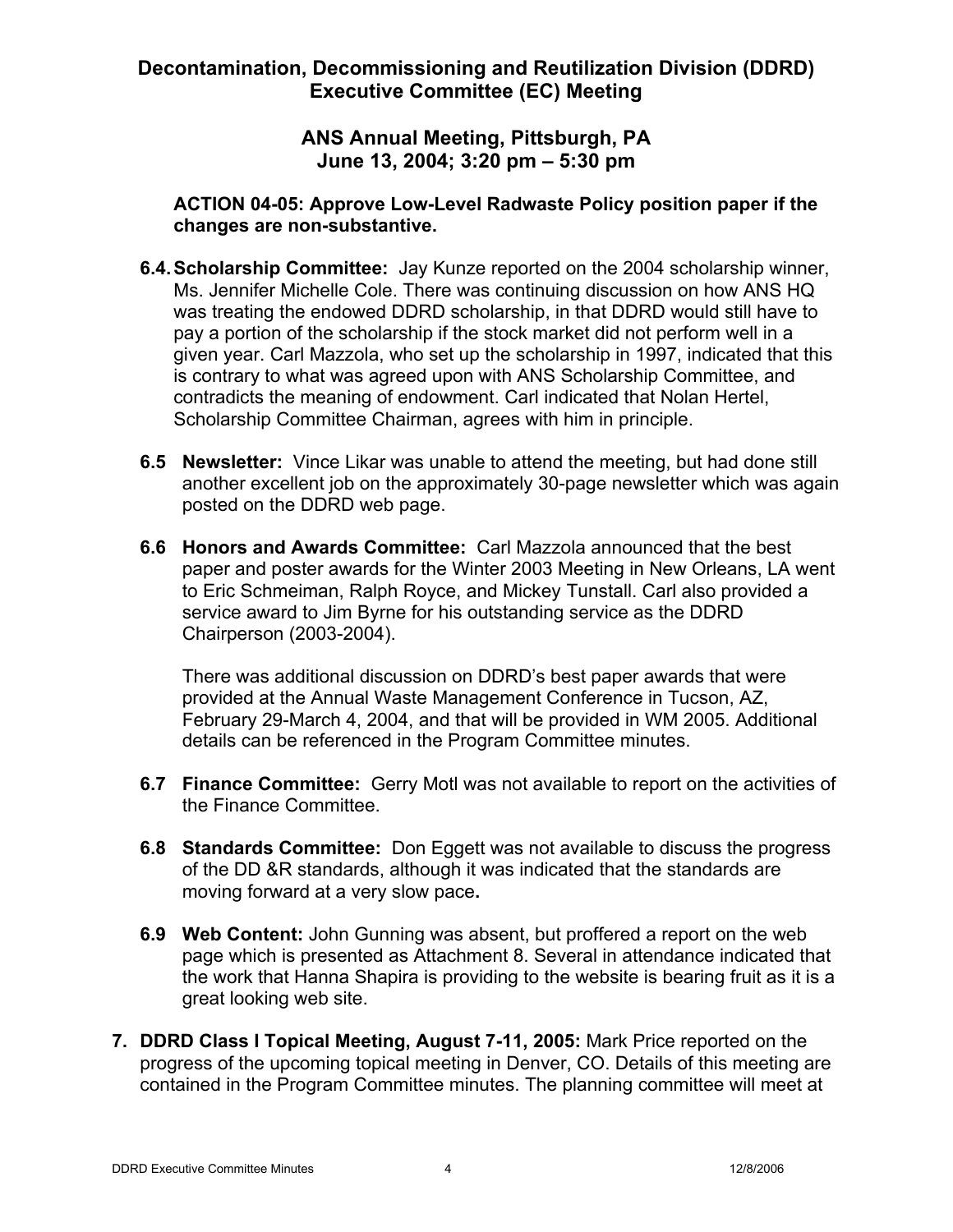## **ANS Annual Meeting, Pittsburgh, PA June 13, 2004; 3:20 pm – 5:30 pm**

4-6 pm on Tuesday. **ACTION 04-06: DDR-2005 Planning Committee to meet on Tuesday, June 15, 2004.**

#### **8. Other Business**

- **8.1.Proposed DDRD Award of Excellence:** Larry Boing discussed the Award of Excellence proposal that he has developed. So far, there has been no negative feedback. This proposal needs to be integrated into the DDRD mainstream and a special committee needs to be formed to accomplish this. Russ Mellor cautioned that monetary awards should be avoided. The goal is to have everything in place by the November 2004 meeting. This will be discussed in more detail during the July 14, 2004 Conference Call. **ACTION 04-07: Appoint special committee to further develop DDRD Award of Excellence.**
- **8.2.Meeting Consolidation:** Lynne Goodman summarized the status of the meeting consolidation efforts between DDRD and FCWMD. This effort has been adversely affected by the cancellation of SPECTRUM 2004.
- **8.3.ASME D & D Handbook:** Tom LaGuardia indicated that the ASME Decommissioning Handbook is almost ready for publication. Over the past 5 years, DDRD has provided reviewers and has cosponsored the handbook. Mary Beth Gardener, ANS HQ has indicated her support for the handbook. **ACTION 04-08: Russ Mellor to develop letter from DD & R Division to Mary Beth Gardener to indicate its support for the ASME Decommissioning Handbook.**
- **8.4.Professional Division Model Bylaw Revision:** Carl Mazzola reported on his efforts to develop a revision for the PDC of the Professional Division Bylaws. He has successfully made it through the Bylaws & Rules Committee with resolvable comments. The model bylaws should be approved by the Board of Directors during the November 2004 Winter Meeting.
- **8.5.Succession Planning:** Jim Byrne discussed this area which received one of the few yellow metrics. There is a need to develop a succession plan for all DDRD leadership positions.
- **8.6.Members Only Section on Website:** During the New Orleans, LA meeting, John discussed special password accessibility to the website for other DDRD members. At this meeting, several individuals expressed doubt that we can even do this. The goal is to allow limited entry to provide an incentive for interested individuals to join DD & R. John Gunning has already discussed this with Joe Koblich, ANS HQ. **ACTION 04-09: John Gunning to develop website password accessibility criteria.**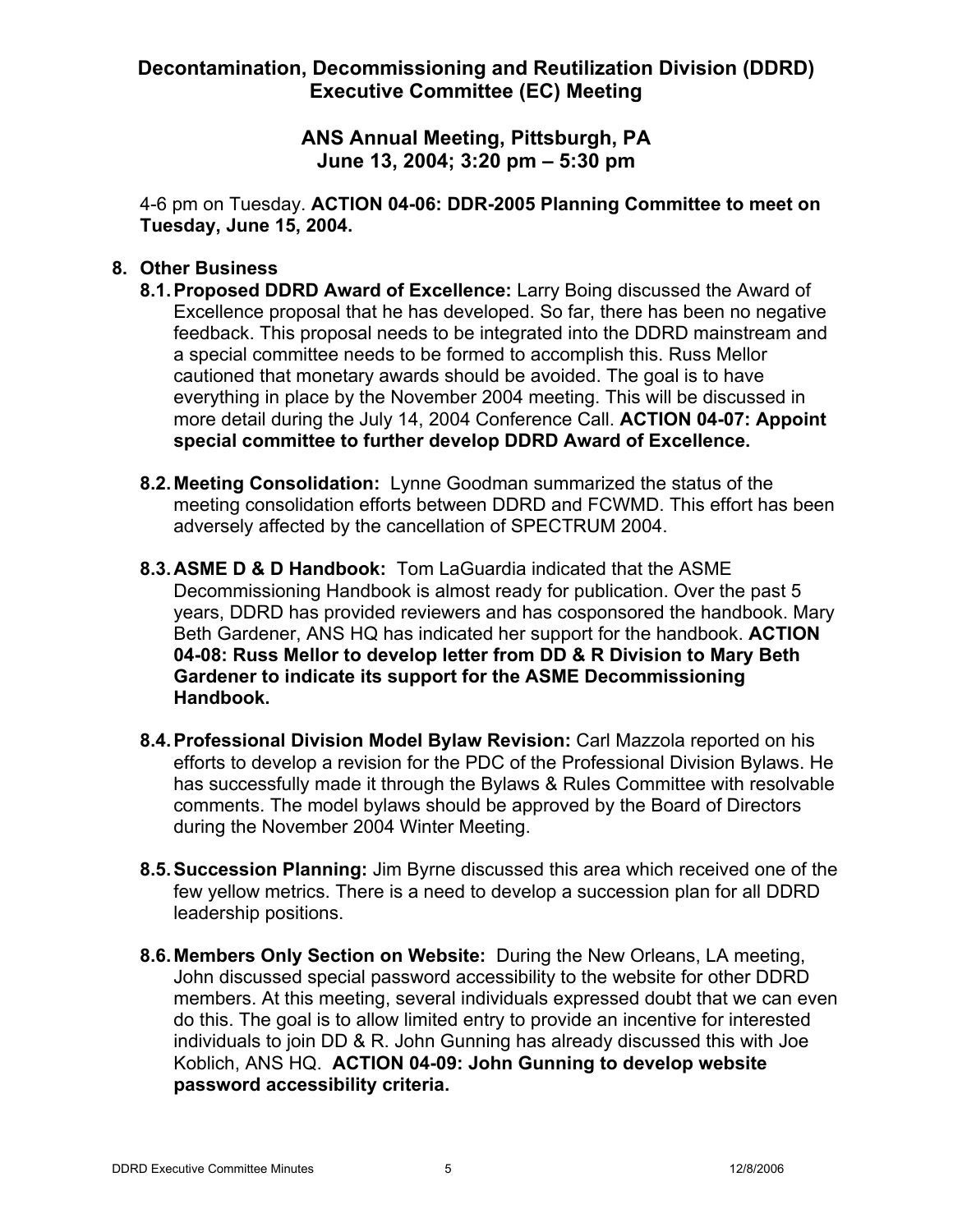## **ANS Annual Meeting, Pittsburgh, PA June 13, 2004; 3:20 pm – 5:30 pm**

#### **9. New Business**

- **9.1. AIChE Meeting Support**: AIChE is having its annual meeting in April 2005 and wants to interface with DD & R. There were concerns that this was too close to the San Diego meeting and the Denver Topical Meeting, although there was good potential benefit for both organizations. There was some discussion about a possible co-sponsorship with AIChE for the DDR-2007 Topical Meeting. Steve Shepherd, Program Committee Chairman, will be involved, as appropriate. **ACTION 04-10: Russ Mellor and Jim Byrne will write a letter and agree to stimulate papers for their conference and request reciprocity.**
- **10.Other Business:** No other business was brought to the floor.
- **11.Adjournment:** A motion was MSV to adjourn the meeting until the next monthly conference call. Motion carried. The meeting adjourned at 5:30 p.m. Russ Mellor set July 14, 2004 at 1:00 pm (EST) as the time for the next Conference call.

Respectfully Submitted,

Carl Mazzola, Secretary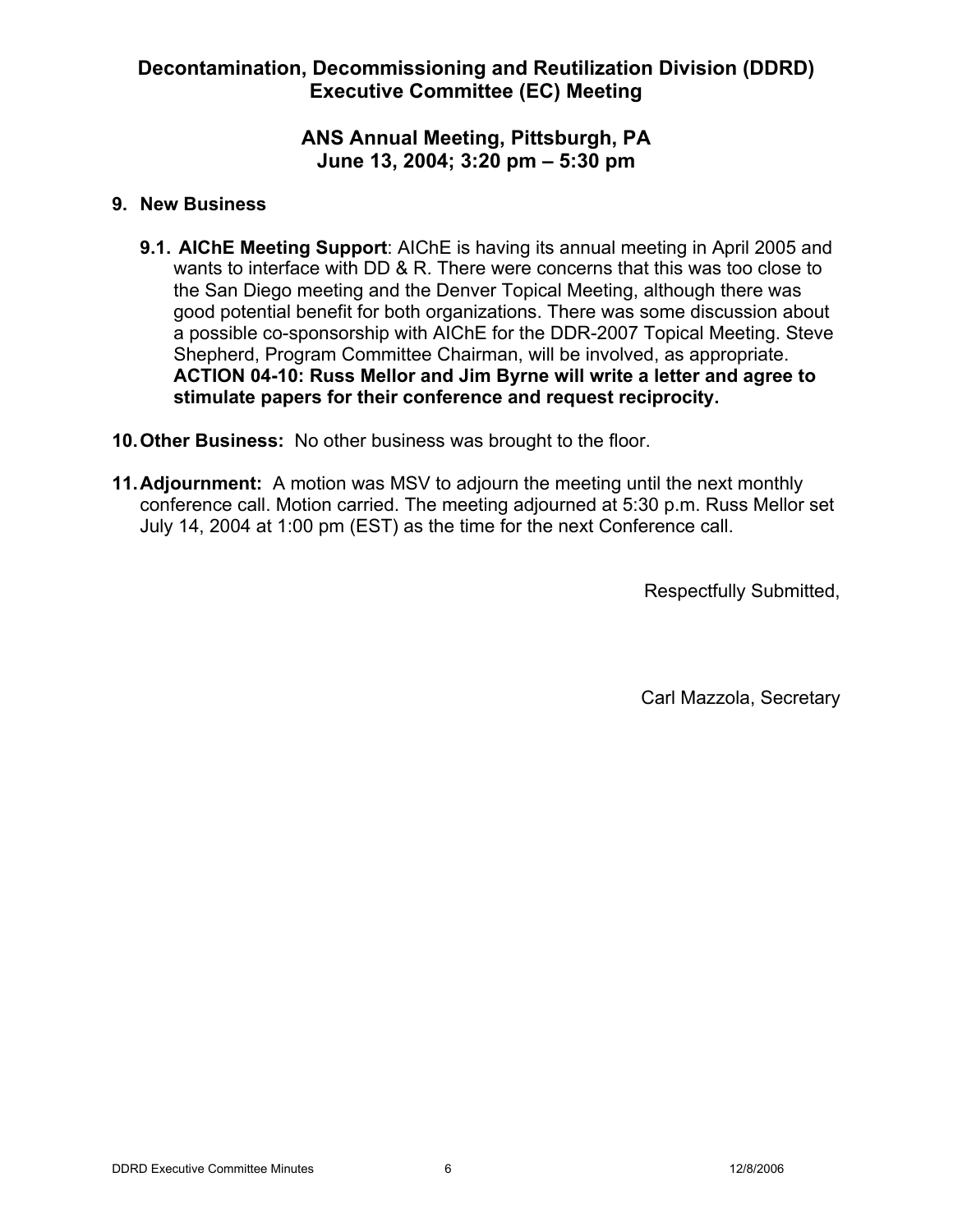## **ANS Annual Meeting, Pittsburgh, PA June 13, 2004; 3:20 pm – 5:30 pm**

#### **ACTION ITEMS**

- **04-01 Jay Kunze will attend the scholarship committee meeting to discuss endowment**
- **04-02 Nominating Committee to develop slate for 2005-2006 Officers and 2005-2008 Executive Committee members**
- **04-03 Joe Carignan to prepare the 2005 Division Budget**
- **04-04 Mark Price to facilitate program activities at national meetings and the 2005 standalone topical meeting**
- **04-05 Approve Low-Level Radwaste Policy position paper if the changes are nonsubstantive**
- **04-06 DDR-2005 Planning Committee to meet on Tuesday, June 15, 2004**
- **04-07 Appoint special committee to further develop DDRD Award of Excellence**
- **04-08 Russ Mellor to develop letter from DD & R Division to Mary Beth Gardener to indicate its support for the ASME Decommissioning Handbook**
- **04-09 John Gunning to develop website password accessibility criteria**
- **04-10 Russ Mellor and Jim Byrne will write a letter and agree to stimulate papers for their conference and request reciprocity**